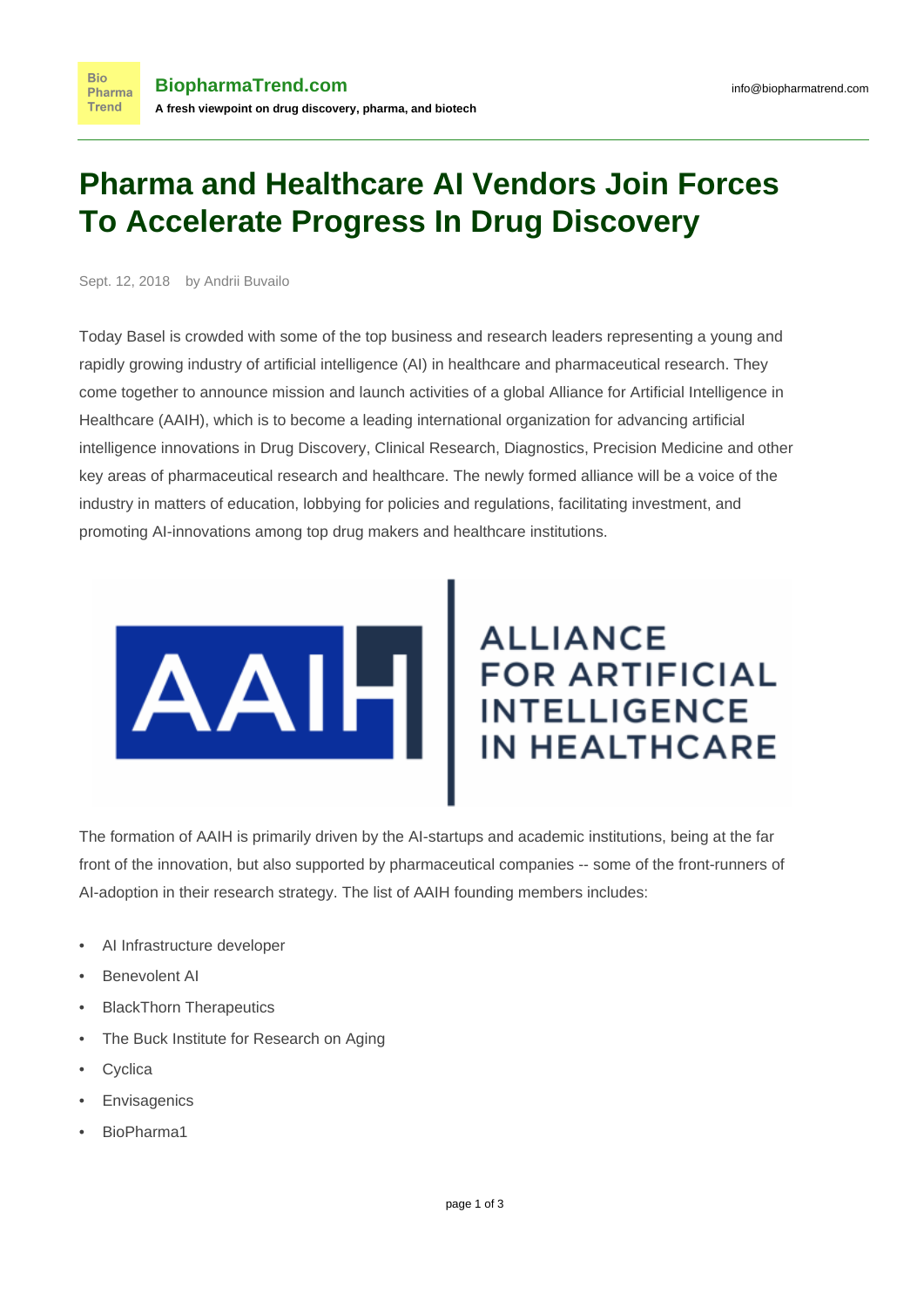**Bio** Pharma **Trend** 

**A fresh viewpoint on drug discovery, pharma, and biotech**

- **GE** Healthcare
- Insilico Medicine
- BioPharma2
- NuMedii
- Numerate
- **OWKIN**
- **Recursion**
- University of Pittsburgh

After meeting during Boston Biotech Week on September 6th (Boston, MA), the founding members of the AAIH are gathering together again during the Basel Life Congress on September 13th (Basel, CH) to finalize plans for the activities for the first 12 months of AAIH operations. The official launch of the AAIH is schedules for January 2019 -- during the week of the JP Morgan Healthcare Conference in San Francisco.

An ever-increasing pressure on pharmaceutical companies, caused by huge R&D spends leading, nonetheless, to continually poor results (roughly 90% of clinical trials fail), stimulates drug makers search for radically new technological solutions.

At the same time, healthcare organizations are also in need of transformative approaches, since healthcare costs in developed countries are steadily increasing as a result of rapidly aging populations and multiple inefficiencies in the healthcare system.

Numerous large and middle cap pharmaceutical companies, as well as medical organizations, has begun a [hunt for artificial intelligence innovation](https://www.biopharmatrend.com/post/34-biopharmas-hunt-for-artificial-intelligence-who-does-what/) over the last several years -- after observing a staggering practical success of AI technologies in image/video/language processing, game playing, data mining and contextualization, vehicle and robot automation, etc (in turn, this latter success is caused by an exponential growth in compute powers, data storage capabilities, cloud infrastructures, and synergistically, breakthroughs in AI algorithms -- Deep Learning (2012); Generative Adversarial Networks (2015)).

We are on the cusp of major breakthroughs in the application of machine learning, computational science, and artificial intelligence, which carry the potential to dramatically improve the quality and affordability of healthcare globally, said Brandon Allgood CTO and Founder of Numerate Inc [\(originally reported](https://www.businesswire.com/news/home/20180912005177/en/Alliance-Artificial-Intelligence-Healthcare-AAIH-Convenes-Boston) in press-release by Opus Biotech Communications).